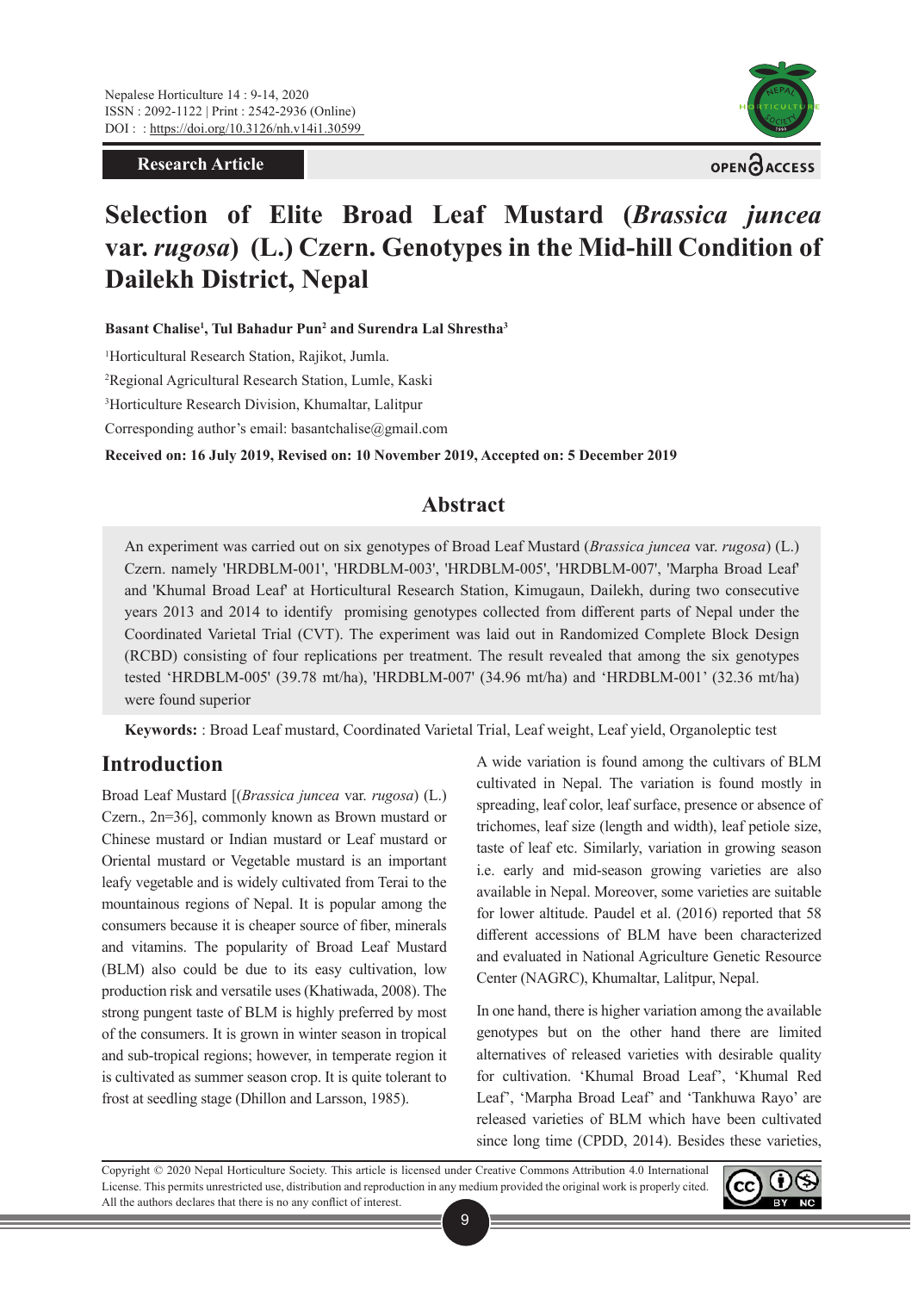some other varieties have also been grown at different regions of Nepal. These are superior to the released varieties based on leaf quality and leaf yield. Therefore, this study was designed to evaluate the performance of different genotypes including some already released BLM varieties for the purpose of registration and release.

# **Materials and Methods**

The study was carried out at Horticultural Research Station, Kimugaun, Dailekh located at 1,350 m altitude from the mean sea level, during two consecutive years 2013 and 2014. The experimental field was laid out in Randomized Complete Block Design (RCBD) with four replications per treatment. Six genotypes of BLM viz. 'HRDBLM-001', 'HRDBLM-003', 'HRDBLM-005', 'HRDBLM-007', 'Marpha Broad Leaf' and 'Khumal Broad Leaf' were allotted randomly in different plots within the replication. Seeds were sown in nursery bed on 12<sup>th</sup> September and 25 days old seedlings were transplanted in 2.70  $m^2$  experimental plot at 45×30 cm spacing containing 20 plants per plot. Fertilizers and manure were applied at the rate of 200:180:80 kg NPK/ ha and 20 mt/ha respectively. Whole dose of phosphorus and potassium was applied as basal while 1/3 nitrogenous fertilizer was applied at basal, 1/3 top-dressed at 25 days and remaining 1/3 top-dressed at 45 days of transplanting. Irrigation was given at weekly intervals and weeding was done fortnightly. Plant was protected from insect pest by hand picking. For sampling, six plants were selected

from the inner side of the plot excluding the boarder plants. Multiple harvesting of the leaves was done after one month of transplanting. Leaf quality was determined based on 9-point hedonic scale (Peryam and Girardot, 1952; Peryam and Pilgrim, 1957). Observed data were analyzed using MS-Excel (Microsoft Excel.2010) and MSTAT-C package (Version 1.3). Means were separated with Duncan's Multiple Range Test (DMRT) at 5% level of significance (Gomez and Gomez, 1984).

# **Results and Discussion**

### **Number of leaves per plant**

The Number of leaves per plant showed statistically significant difference in both the years. For the first year, statistically the highest Number of leaf was produced by 'HRDBLM-005' (29.70) and was statistically at par with 'HRDBLM-007' (24.43). The lowest Number was

The Plant spreading was non-significantly varied from 48.37 cm in 'HRDBLM-003' to 52.37 cm in 'Khumal Broad Leaf' with mean value 50.94 cm in the first year. In the second year, the spreading was highly significant and the highest spreading was recorded in 'HRDBLM-007' (48.72 cm) followed by 'Marpha Broad Leaf' (43.45 cm) and the lowest spreading was observed in 'HRDBLM-003' (38.48 cm). The average data of two years nonsignificantly varied from 50.46 in 'HRDBLM-007' to 43.42 cm in 'HRDBLM-003' (Table 1).

| Table 1. Effect of genotypes on Number of leaves/plant and Plant spread during 2013 and 2014 at HRS, Dailekh |                               |        |                    |                   |                     |           |
|--------------------------------------------------------------------------------------------------------------|-------------------------------|--------|--------------------|-------------------|---------------------|-----------|
| <b>Treatments</b>                                                                                            | <b>Number of leaves/plant</b> |        |                    | Plant spread (cm) |                     |           |
|                                                                                                              | 2013                          | 2014   | Average            | 2013              | 2014                | Average   |
| HRDBLM-001                                                                                                   | 19.63 <sub>bc</sub>           | 18.92b | 19.27 <sub>b</sub> | 50.40             | 41.07 <sub>bc</sub> | 45.73     |
| HRDBLM-003                                                                                                   | 14.10c                        | 15.43b | 14.7 <sub>b</sub>  | 48.37             | 38.48c              | 43.42     |
| HRDBLM-005                                                                                                   | 29.70a                        | 34.53a | 32.12a             | 51.50             | 42.82bc             | 47.16     |
| HRDBLM-007                                                                                                   | 24.43ab                       | 18.47b | 21.45b             | 52.20             | 48.72a              | 50.46     |
| Marpha Broad Leaf                                                                                            | 20.47bc                       | 18.55b | 19.51 <sub>b</sub> | 50.80             | 43.45b              | 47.13     |
| Khumal Broad Leaf                                                                                            | 19.60 <sub>bc</sub>           | 19.97b | 19.78b             | 52.37             | 40.55bc             | 46.46     |
| <b>GM</b>                                                                                                    | 21.32                         | 20.98  | 21.15              | 50.94             | 42.51               | 46.73     |
| CV(%)                                                                                                        | 19.35                         | 11.73  | 11.50              | 11.94             | 5.47                | 7.7       |
| F-test                                                                                                       | $\ast$                        | **     | $***$              | <b>NS</b>         | $**$                | <b>NS</b> |
| $CD(P \le 0.05)$                                                                                             | 7.51                          | 4.48   | 4.43               | 11.06             | 4.23                | 6.54      |
| $SEm\pm$                                                                                                     | 2.38                          | 1.42   | 1.41               | 3.51              | 1.34                | 2.08      |

SEm± = Standard error of mean difference, CV = Coefficient of variation, CD (P≤0.05) = Critical difference at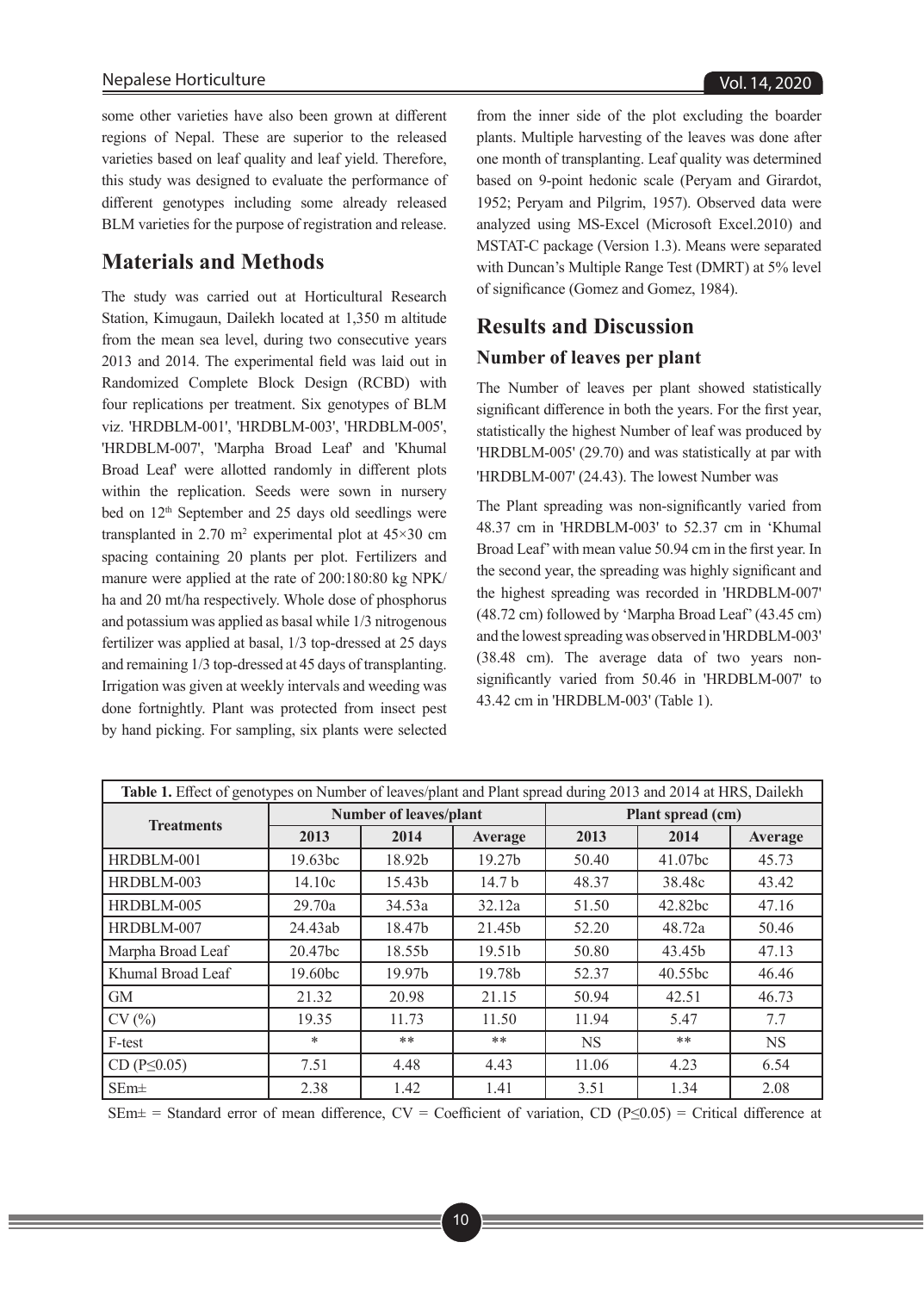probability value 0.05, GM = Grand mean, Treatment means followed by common letter (s) within a column are not significantly different at 5% by DMRT, NS = Non-significant,  $* =$  significant at 5%,  $** =$  significant at 1%, HRDBLM = Horticulture Research Division Broad Leaf Mustard

Number of leaves per plant is directly related to the yield. It is assumed that higher the number of leaves, higher will be the yield if other yield parameters such as leaf length and leaf breadth remain same. The result of the present study are also in agreement with Khatiwada (2008) who reported 43.42 cm spreading in 'Marpha Broad Leaf' variety under summer season production at Dhankuta.

#### **Length of leaf**

The Length of leaf was highly significant in the first year and significant for the second year. In the first year, statistically the longest leaf was recorded in 'HRDBLM-003' (54.57 cm) and the shortest in 'Khumal Broad Leaf' (31.75 cm). In the second year also, the longest Length of leaf was recorded in 'HRDBLM-003' (48.56 cm) followed by 'Marpha Broad Leaf' (44.57 cm) and the lowest Length of leaf was observed in 'Khumal Broad Leaf'. The average leaf length of two years was statistically highly significant. The longest leaf length was recorded in 'HRDBLM-003' (51.56 cm) followed by 'Marpha Broad Leaf' (43.07 cm) and the shortest length (35.71 cm) in 'Khumal Broad Leaf' (Table 2).

#### **Breadth of leaf**

The Breadth of leaf was observed non-significant. However; it varied from 17 cm in 'HRDBLM-005' to 23.57 cm in 'HRDBLM-001' with the mean 21.33 cm in the first year. In the second year, the Breadth was statistically the highest in 'Khumal Broad Leaf' (25.13 cm) and it was at par with 'HRDBLM-007' (23.37 cm), 'HRDBLM-003' (23.33 cm) and 'Marpha Broad Leaf' (22.80 cm). The lowest Breadth of leaf was observed in 'HRDBLM-005' (17.67 cm). The average data of the two years was statistically highly significant. The maximum Breadth of leaf was recorded in 'Khumal Broad Leaf' (23.93 cm) followed by 'Marpha Broad Leaf' (22.90 cm) and the lowest (17.33 cm) being 'HRDBLM-005' (Table 2).

| Table 2. Effect of genotypes on leaf size during 2013 and 2014 at HRS, Dailekh |                  |         |                    |                   |         |                    |
|--------------------------------------------------------------------------------|------------------|---------|--------------------|-------------------|---------|--------------------|
| <b>Treatments</b>                                                              | Leaf Length (cm) |         |                    | Leaf breadth (cm) |         |                    |
|                                                                                | 2013             | 2014    | Average            | 2013              | 2014    | Average            |
| HRDBLM-001                                                                     | 38.74b           | 41.23b  | 39.99b             | 23.57             | 21.07b  | 22.32a             |
| HRDBLM-003                                                                     | 54.57a           | 48.56a  | 51.56a             | 21.40             | 23.33ab | 22.37a             |
| HRDBLM-005                                                                     | 39.17b           | 42.07b  | 40.62b             | 17.00             | 17.67c  | 17.33 <sub>b</sub> |
| HRDBLM-007                                                                     | 36.71bc          | 43.43b  | 40.07 <sub>b</sub> | 20.29             | 23.37ab | 21.83a             |
| Marpha Broad Leaf                                                              | 41.53b           | 44.57ab | 43.07b             | 23.00             | 22.80ab | 22.90a             |
| Khumal Broad Leaf                                                              | 31.75c           | 39.67b  | 35.71b             | 22.73             | 25.13a  | 23.93a             |
| <b>GM</b>                                                                      | 40.41            | 43.25   | 41.83              | 21.33             | 22.23   | 21.78              |
| CV(%)                                                                          | 8.52             | 6.01    | 5.35               | 13.13             | 6.83    | 7.16               |
| F-test                                                                         | **               | $\ast$  | $**$               | <b>NS</b>         | **      | $**$               |
| $CD(P \le 0.05)$                                                               | 6.26             | 4.73    | 4.07               | 5.09              | 2.76    | 2.84               |
| $SEm\pm$                                                                       | 1.99             | 1.50    | 1.29               | 1.62              | 0.88    | 0.90               |

 $SEM^{\pm}$  = Standard error of mean difference, CV = Coefficient of variation, CD (P $\leq$ 0.05) = Critical difference at probability value 0.05, GM = Grand mean, Treatment means followed by common letter (s) within a column are not significantly different at 5% by DMRT, NS = Non-significant,  $* =$  significant at 5%,  $** =$  significant at 1%, HRDBLM = Horticulture Research Division Broad Leaf Mustard.

#### **Leaf weight**

The Leaf weight was highly significant in both the years. In the first year, the highest weight (62.00 g) was recorded in 'HRDBLM-003' followed by 'Marpha Broad Leaf' (57.27g) and 'HRDBLM-007' (53.50g)

whereas, the lowest leaf weight (37.00 g) was recorded in 'HRDBLM-001'. Similarly, in the second year, the highest Leaf weight (61.00 g) was observed in 'HRDBLM-003' followed by 'Marpha Broad Leaf' (59.67 g) and 'HRDBLM-007' (49.00 g). In this year, the lowest Leaf weight was observed in 'HRDBLM-005'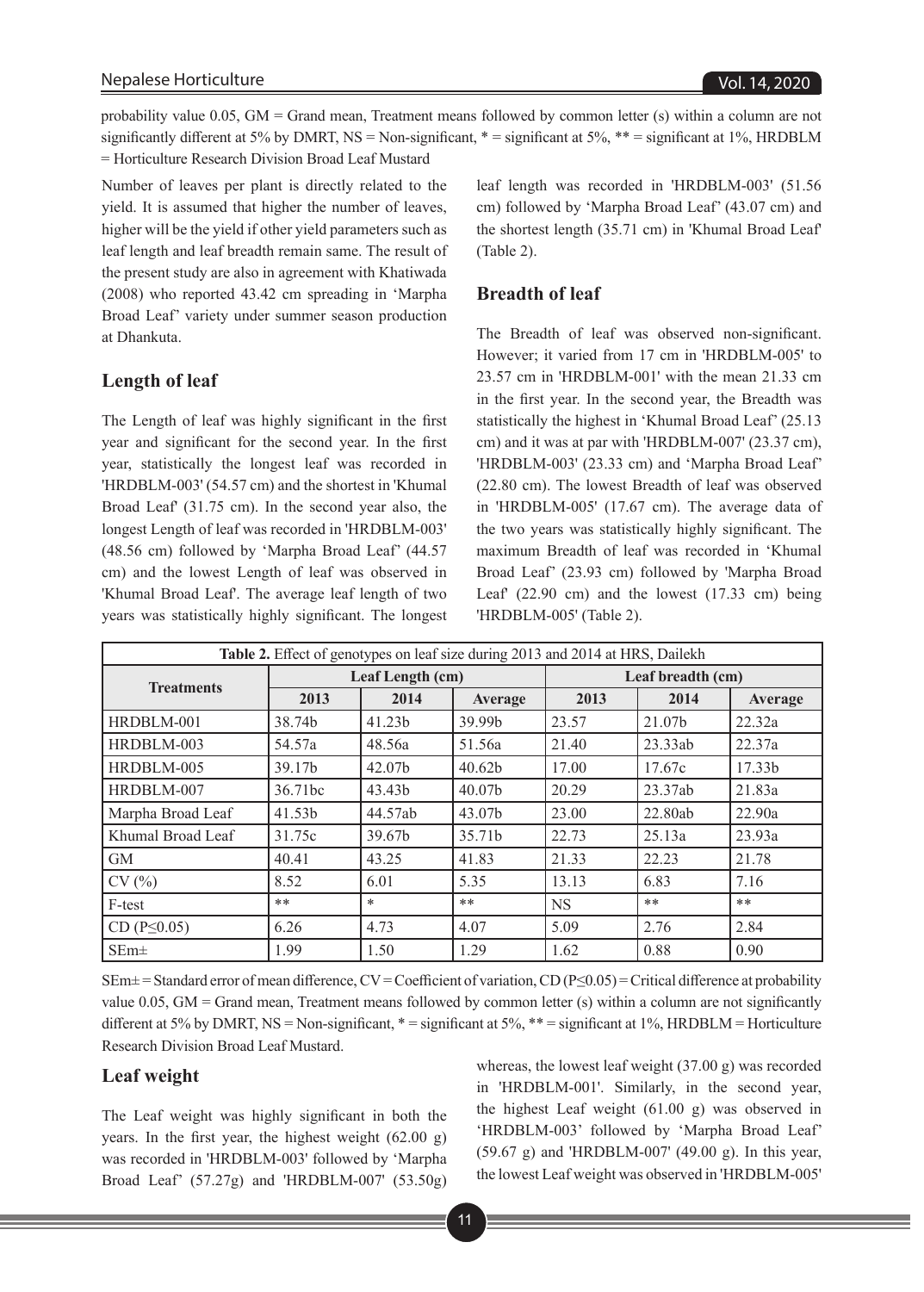(36.67 g). The average of the two years data was also statistically highly significant. The highest Leaf weight (61.50 g) was found in 'HRDBLM-003' followed by 'Marpha Broad Leaf' (58.47 g) and the lowest Leaf weight (37.30 g) was recorded in 'HRDBLM-005' (Table 3).

# **Leaf yield**

Leaf yield is the most important parameter of Broad Leaf Mustard. Leaf harvesting was started from 30 days of transplanting and continued for 75 days after

transplanting in all varieties. The Leaf yield was statistically non-significant in the both years. In the first year, the leaf yield varied from 28.10 mt/ha in 'HRDBLM-003' to 38.95 mt/ha in 'HRDBLM-005' where the mean yield of leaf was 34.38 mt/ha. In the second year, the Leaf yield varied from 27.11mt/ha in 'HRDBLM-003' to 40.60 mt/ha in 'HRDBLM-005'. In this year, the mean yield of six genotypes was 33.00 mt/ha. The average yield of two years revealed that the yield non-significantly differed from 27.60 mt/ha in 'HRDBLM-003' to 39.78 mt/ha in 'HRDBLM-005' where the mean yield was 33.69 mt/ha (Table 3).

| Table 3. Effect of genotypes on leaf weight and total leaf yield during 2013 and 2014 at HRS, Dailekh |                   |        |         |                    |           |           |
|-------------------------------------------------------------------------------------------------------|-------------------|--------|---------|--------------------|-----------|-----------|
| <b>Treatments</b>                                                                                     | Leaf weight $(g)$ |        |         | Leaf yield (mt/ha) |           |           |
|                                                                                                       | 2013              | 2014   | Average | 2013               | 2014      | Average   |
| HRDBLM-001                                                                                            | 37.00b            | 39.00c | 38.00c  | 33.32              | 31.41     | 32.36     |
| HRDBLM-003                                                                                            | 62.00a            | 61.00a | 61.50a  | 28.10              | 27.11     | 27.60     |
| HRDBLM-005                                                                                            | 37.93b            | 36.67c | 37.30c  | 38.95              | 40.60     | 39.78     |
| HRDBLM-007                                                                                            | 53.50a            | 49.00b | 51.25b  | 38.32              | 31.60     | 34.96     |
| Marpha Broad Leaf                                                                                     | 57.27a            | 59.67a | 58.47a  | 34.49              | 32.69     | 33.59     |
| Khumal Broad Leaf                                                                                     | 41.50b            | 48.67b | 45.08b  | 33.10              | 34.60     | 33.85     |
| <b>GM</b>                                                                                             | 48.20             | 49.00  | 48.60   | 34.38              | 33.00     | 33.69     |
| CV(%)                                                                                                 | 10.59             | 6.21   | 7.51    | 27.95              | 13.86     | 16.31     |
| F-test                                                                                                | $**$              | $**$   | $**$    | <b>NS</b>          | <b>NS</b> | <b>NS</b> |
| $CD(P \le 0.05)$                                                                                      | 9.29              | 5.538  | 6.64    | 17.48              | 8.32      | 9.99      |
| $SEm\pm$                                                                                              | 2.95              | 1.76   | 2.11    | 5.55               | 2.64      | 3.17      |

 SEm± = Standard error of mean difference, CV = Coefficient of variation, CD (P≤0.05) = Critical difference at probability value 0.05, GM = Grand mean, Treatment means followed by common letter (s) within a column are not significantly different at 5% by DMRT, NS = Non-significant, \*\* = significant at 1%, HRDBLM = Horticulture Research Division Broad Leaf Mustard.

The yield of fresh leaf of different genotypes of BLM in present study was higher than the yield of South-East Asian countries. Some earlier report indicated that the yield of BLM varied from 3-21 mt/ha in South-East Asia (Asandhi and Sastrosiswojo, 1988). The study in Philippines reported that the average yield was 11.6 mt/ha during 1986 (Valmayor and Tiamzon, 1988). This revealed that our available varieties are superior to the South-East Asian varieties of BLM. In Nepal, Khatiwada (2008) reported about 31 mt/ha yield in 'Marpha Broad Leaf' variety of BLM planted at 45×30 cm spacing for summer season crop under periodic harvesting at Dhankuta also supported the present study. In another study, Khatiwada etal. (1997) at Pakhribas, Dhankuta, reported that periodic harvesting in BLM could be done up to six months after transplanting. However, in present study, the harvesting of quality leaf was done for two and half months after transplanting.

This may be due to difference in climate and planting season of the studied areas.

#### **Organoleptic test**

Development of scale for organoloptic test which began in 1947 at the quartermaster Food and Container Institute for the Armed Forces was motivated by the need for a rating scale that could overcome the limitations of the cumbersome method of paired comparisons (Peryam, 1950; Peryam and Pilgrim, 1957). Since its development, the 9-point hedonic scale (Peryam and Girardot, 1952; Peryam and Pilgrim, 1957) has been the most commonly used scale for testing consumers' preference and acceptability of foods.

Leaf quality based on the organoleptic test (9-point hedonic scale) was highly significant in both the studied years. During the first year of the study, the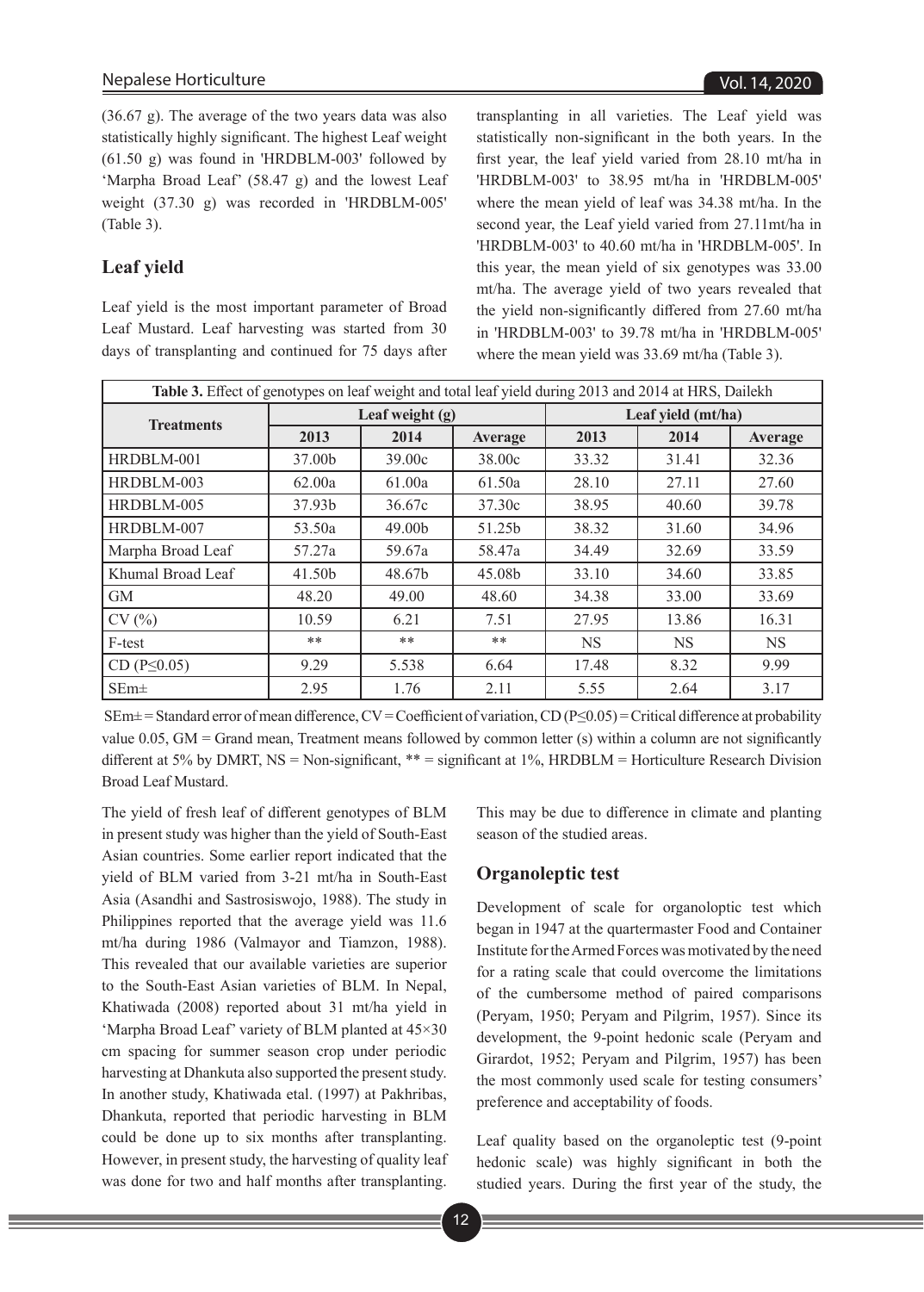best quality leaf was observed in 'HRDBLM-001' (9.00) and 'Khumal Broad Leaf'(9.00) followed by 'HRDBLM-007' (8.00). The quality was the lowest in 'HRDBLM-005' (5.00). In the second year of study, leaf quality was the best in 'Khumal Broad Leaf' (8.33) which was statistically at par with 'HRDBLM-001' (7.67) followed by 'HRDBLM-

003'and 'HRDBLM-007'(6.67). The average of the leaf quality calculated from two years data revealed that 'Khumal Broad Leaf' got the highest scale (8.67) which was statistically at par with 'HRDBLM-001' (8.33). The lowest score was obtained by 'HRDBLM-005' (Table 4).

| Table 4. Effect of genotypes on organoleptic test during 2013 and 2014 at HRS, Dailekh |                                       |                    |                   |  |  |  |
|----------------------------------------------------------------------------------------|---------------------------------------|--------------------|-------------------|--|--|--|
| <b>Treatments</b>                                                                      | Organoleptic test (Hedonic scale 1-9) |                    |                   |  |  |  |
|                                                                                        | 2013                                  | 2014               | Average           |  |  |  |
| HRDBLM-001                                                                             | 9.00a                                 | 7.67ab             | 8.33a             |  |  |  |
| HRDBLM-003                                                                             | 7.00c                                 | 6.67 <sub>bc</sub> | 6.83bc            |  |  |  |
| HRDBLM-005                                                                             | 5.00d                                 | 5.33c              | 5.17d             |  |  |  |
| HRDBLM-007                                                                             | 8.00b                                 | 6.67 <sub>bc</sub> | 7.33 <sub>b</sub> |  |  |  |
| Marpha Broad Leaf                                                                      | 7.00c                                 | 6.00c              | 6.50c             |  |  |  |
| Khumal Broad Leaf                                                                      | 9.00a                                 | 8.33a              | 8.67a             |  |  |  |
| <b>GM</b>                                                                              | 7.50                                  | 6.78               | 7.14              |  |  |  |
| CV(%)                                                                                  | 9.80                                  | 10.66              | 5.06              |  |  |  |
| F-test                                                                                 | **                                    | **                 | **                |  |  |  |
| $CD (P \le 0.05)$                                                                      | 0.18                                  | 1.13               | 0.66              |  |  |  |
| $SEm\pm$                                                                               | 0.06                                  | 0.42               | 0.21              |  |  |  |

SEm $\pm$  = Standard error of mean difference, CV = Coefficient of variation, CD (P≤0.05) = Critical difference at probability value 0.05, GM = Grand mean, Treatment means followed by common letter (s) within a column are not significantly different at 5% by DMRT, \*\* = significant at 1%, HRDBLM = Horticulture Research Division Broad Leaf Mustard

#### **Note: 1= Dislike extremely, 9 = Like extremely**

# **Conclusion and Recommendation**

Among the six genotypes 'HRDBLM-005' though was found to be higher yielder, with smaller sized leaf and spines on the leaf was not liked by the consumers (5.17 hedonic score). 'HRDBLM-007' was very popular in the mid-hill and the Terai regions of Nepal for several years. The green leaf yield of 'HRDBLM-007' though slightly lower than 'HRDBLM-005',was statistically similar to 'HRDBLM-005', 'HRDBLM-001'. Thus these three genotypes showed superiority among the six tested genotypes and could be recommended for cultivation after testing at farmers' field.

### **Acknowledgement**

Authors highly acknowledge all the technical staffs of HRS, Dailekh for their continuous effort in completing the trial for the two years.

#### **References**

- Asandhi, A.A. and S. Sastrosiswojo, 1988. Research on vegetables in Indonesia. In: AVRDC, 1988a. Vegetable research in South-East Asia. Asian Vegetable Research and Development Center (AVRDC), pp. 95-102. Taiwan: Shanhua, Tainan.
- CPDD, 2014. Released and registered crop varieties in Nepal (1960-2013). Nepal: Communication, Publication and Documentation Division, Nepal Agricultural Research Council, Khumaltar, Lalitpur.
- Dhillon, S.S. and S. Larsson, 1985. Screening techniques for frost tolerance in Brassica oil seed. Journal of Agricultural Science Cambridge, 104:345-348.
- Gomez, K.A. and A.A. Gomez, 1984. Statistical Procedures for Agricultural Research (2nd ed.). USA: John Wiley and Sons, New York.
- Khatiwada, P. P., S.R. Gautam, M. P. Thapa, G. Neupane and B. H. Baral, 1997. A review of broad leaf mustard research at PAC (1987-1992)